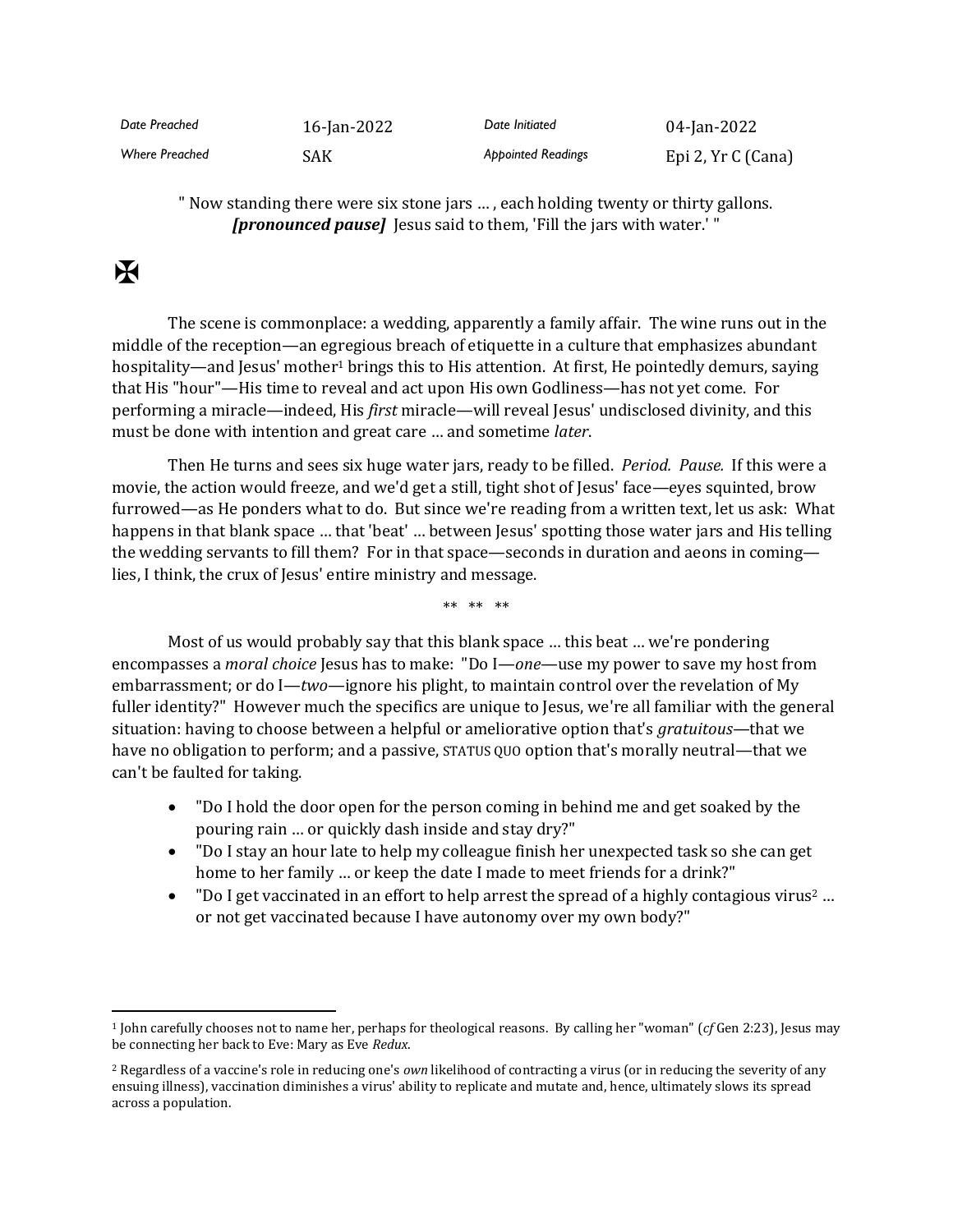• "Do I form opinions by seeking out and sifting alternatives, because I can't know all there is to know? Or I believe whatever sounds most appealing to me, because I have the right to think whatever I want?"

Moral choices are slippery creatures, and all the more so because we're so adept at constructing them in ways that let us off the hook *regardless* of which decision we make; in ways that don't require us to give up anything we'd rather not part with, 'thank you very much.'

\*\* \*\* \*\*

But what if that blank space Jesus stands in today *isn't* a moral choice? What if Jesus doesn't use the pause of that period, as He stares at those water jars, to tote up the *pros*-and-*cons* of helping VERSUS not-helping His host? You see, I think that Jesus' furrowed brow indicates not His calculations for choosing one option over another … but His recognition of an invitation to love another person … by *giving* of Himself. However trivial His host's plight, Jesus sees this blank space as a call to *sacrifice:* the realization that someone is in need and that He is able to *address* that need, whatever the cost to Himself … whatever plans He thought He had until a moment ago.

Blank spaces abound in Jesus' earthly ministry, and never once does He equivocate, rationalize or hold back. Each period … each blank space … produces another sacrifice. ¶Even though it's yet not His time, He turns the water into wine. ¶Even though 'good society' despises them, He befriends the friendless tax collector and defends the defenseless adulterer. ¶Even though He's the Author of Eternity, He lets Himself be nailed to a Cross for our sake. ¶Even though we argue there are 'competing interests,' He sees an indefensible wrong. ¶Even though we scream "liberty," Jesus prays, *"Thy* will be done." Jesus doesn't quail behind self-serving choices, but sacrifices Self, again and again.

\*\* \*\* \*\*

As a nation, as a community of nations and as human race … and across a gamut of blank spaces in our collective lives: political, economic, social, environmental, medical, legal, scientificthe list is endless! … it's begun to feel as though time is running out; as though battle lines are being drawn. One columnist wrote this week that "[t]his is what it feels like to live in a society that is dissolving from the bottom up as much as from the top down."<sup>3</sup> And as long as we keep clinging to the hermeneutic of 'choice'—that there are always at least two valid and perfectly defensible options for responding to every issue that assails us—we are destined to die in a hell of our own making.

But, my friends, we, as Christians, have another, *better* way of dealing with these blank spaces that confront us, and that is the sacrifice of Christ: the Christ Who sees empty jars and sacrifices Self to help a friend; the Christ Who sees a lame man and sacrifices Self<sup>4</sup> to heal him; the Christ Who sees a creation teetering on the edge of auto-annihilation and sacrifices Self—*God*self to enter it anew and for all. The Christ Who asks us, "What part of self—*your*self—are you willing to sacrifice to address the needs of a world crying out in pain?"

<sup>3</sup> David Brooks, *The New York Times,* 13 Jan 2022.

<sup>4</sup> *I.e.,* by working on the Sabbath, according to those who accuse Him—although it is now thought that ancient Jewish law allowed one to attend to the medical needs of another on the Sabbath.